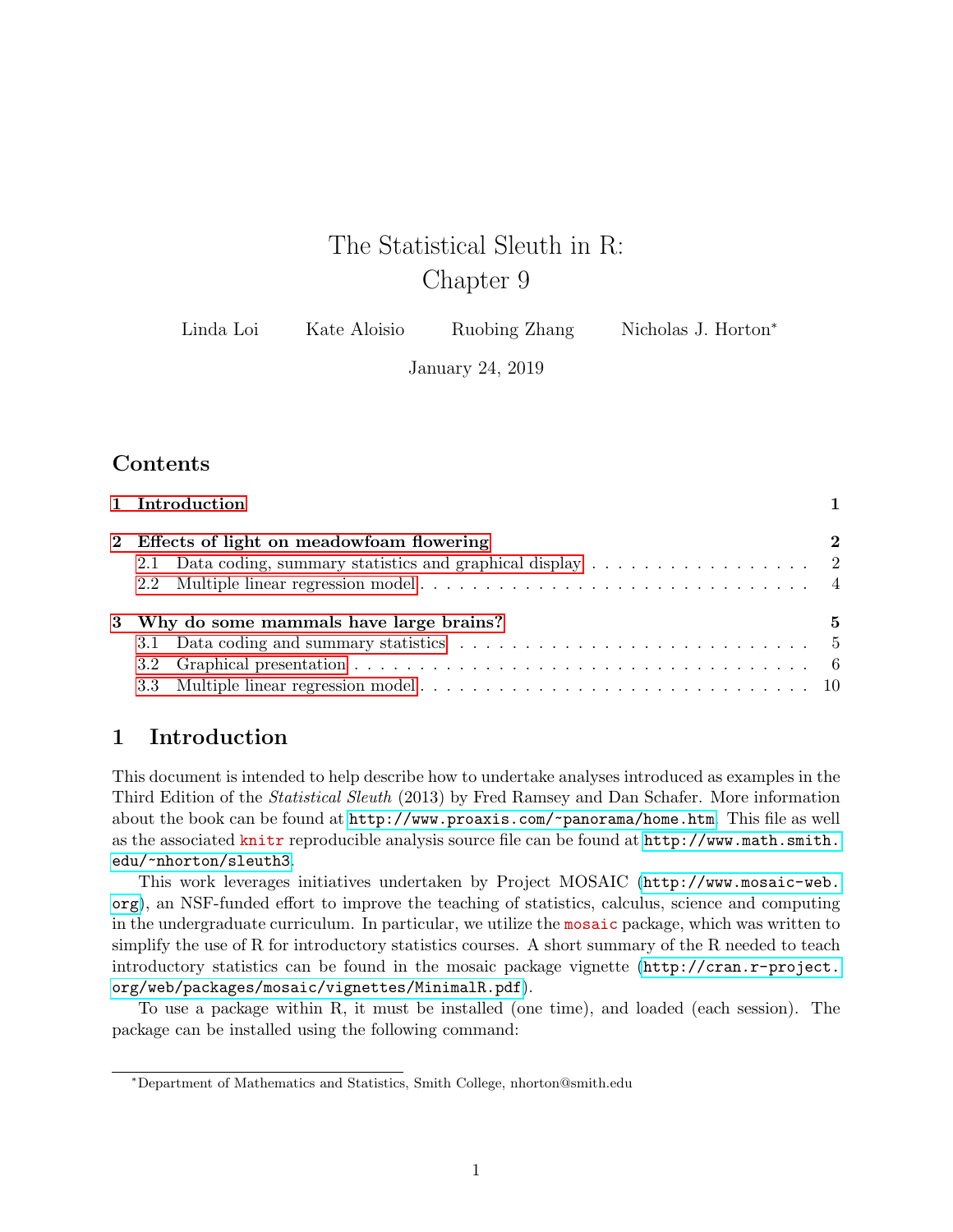```
> install.packages('mosaic') # note the quotation marks
```
Once this is installed, it can be loaded by running the command:

> require(mosaic)

This needs to be done once per session.

In addition the data files for the Sleuth case studies can be accessed by installing the Sleuth3 package.

```
> install.packages('Sleuth3') # note the quotation marks
```
> require(Sleuth3)

We also set some options to improve legibility of graphs and output.

```
> trellis.par.set(theme=col.mosaic()) # get a better color scheme for lattice
> options(digits=3)
```
The specific goal of this document is to demonstrate how to calculate the quantities described in Chapter 9: Multiple Regression using R.

### <span id="page-1-0"></span>2 Effects of light on meadowfoam flowering

Do different amounts of light affect the growth of meadowfoam (a small plant used to create seed oil)? This is the question addressed in case study 9.1 in the Sleuth.

#### <span id="page-1-1"></span>2.1 Data coding, summary statistics and graphical display

We begin by reading the data, clarifying the data, and summarizing the variables.

```
> head(case0901)
 Flowers Time Intensity
1 62.3 1 150
2 77.4 1 150
3 55.3 1 300
4 54.2 1 300
5 49.6 1 450
6 61.9 1 450
> case0901 = transform(case0901, Time = factor(ifelse(case0901$Time > 1, "Early", "Late")))
> summary(case0901)
```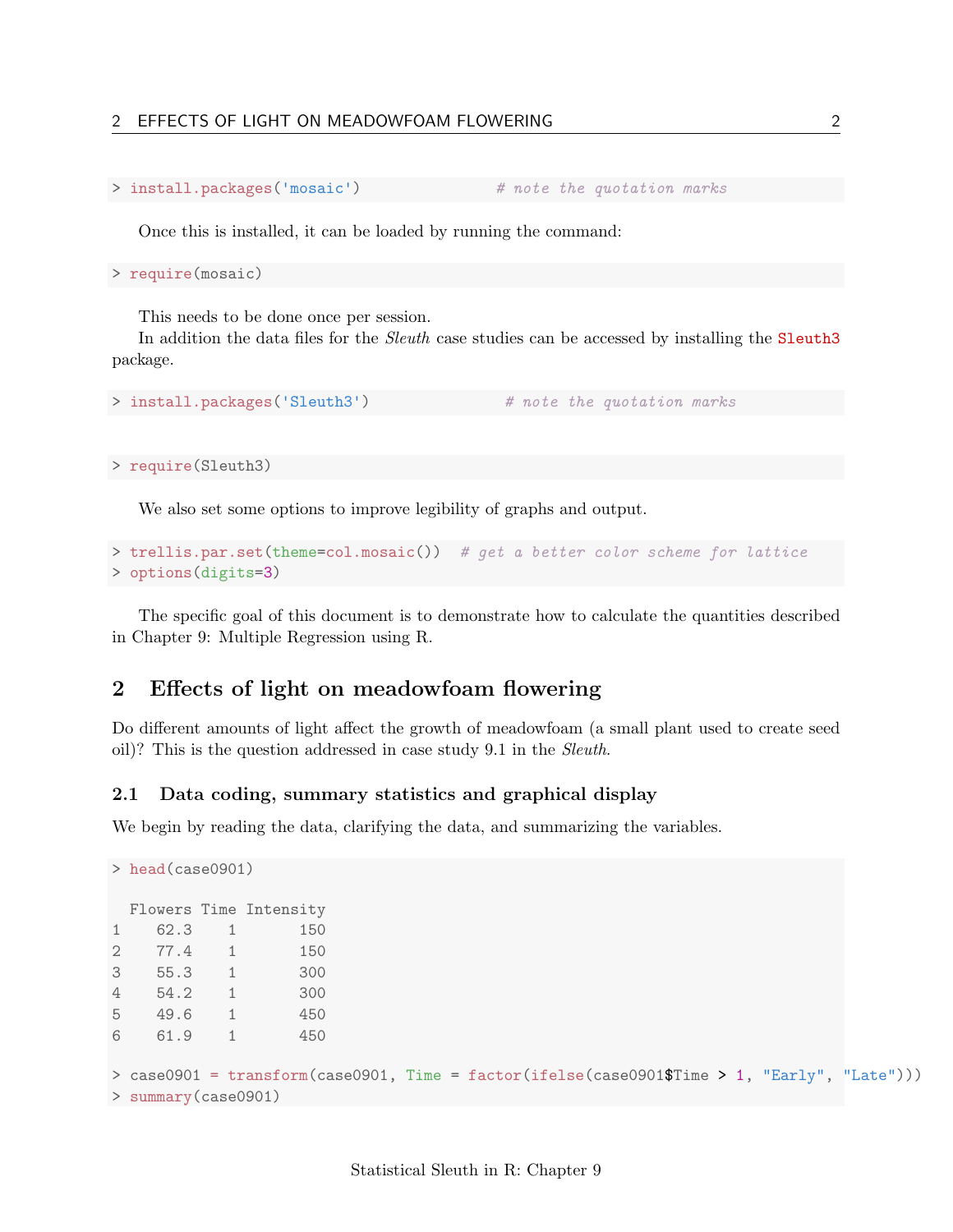|               | Flowers Time | Intensity    |  |  |  |
|---------------|--------------|--------------|--|--|--|
| Min. : 31.3   | Early: 12    | Min. : 150   |  |  |  |
| 1st Qu.:45.4  | Late $:12$   | 1st Qu.:300  |  |  |  |
| Median: 54.8  |              | Median: 525  |  |  |  |
| Mean :56.1    |              | Mean $:525$  |  |  |  |
| 3rd Qu.: 64.5 |              | 3rd Qu.: 750 |  |  |  |
| Max. :78.0    |              | Max. : 900   |  |  |  |

> favstats(Flowers ~ Intensity | Time, data=case0901)

|                 |                                              |  |  |  |                               | Time min Q1 median Q3 max mean sd n missing |
|-----------------|----------------------------------------------|--|--|--|-------------------------------|---------------------------------------------|
|                 | 1 150. Early 75.6 76.1                       |  |  |  | 76.7 77.2 77.8 76.7 1.556 2   | $\Omega$                                    |
| $\overline{2}$  | 300. Early 69.1 71.3                         |  |  |  | 73.5 75.8 78.0 73.5 6.293 2   | $\Omega$                                    |
| 3               | 450. Early 57.0 60.5                         |  |  |  | 64.0 67.6 71.1 64.0 9.970 2   | $\Omega$                                    |
| 4               | 600. Early 52.2 54.9                         |  |  |  | 57.5 60.2 62.9 57.5 7.566 2   | $\Omega$                                    |
| 5               | 750. Early 45.6 49.3                         |  |  |  | 53.0 56.6 60.3 53.0 10.394 2  | $\Omega$                                    |
| 6               | 900. Early 44.4 46.4                         |  |  |  | 48.5 50.6 52.6 48.5 5.798 2   | $\Omega$                                    |
| $7^{\circ}$     | 150.Late 62.3 66.1                           |  |  |  | 69.8 73.6 77.4 69.8 10.677 2  | $\Omega$                                    |
|                 | 8 300. Late 54. 2 54. 5                      |  |  |  | 54.8 55.0 55.3 54.8 0.778 2   | $\Omega$                                    |
| 9               | 450. Late 49.6 52. 7                         |  |  |  | 55.8 58.8 61.9 55.8 8.697 2   | $\Omega$                                    |
| 10              | 600. Late 39.4 41.0                          |  |  |  | 42.5 44.1 45.7 42.5 4.455 2   | $\Omega$                                    |
| 11              | 750.Late 31.3 34.7                           |  |  |  | 38.1 41.5 44.9 38.1 9.617 2   | $\Omega$                                    |
| 12 <sub>1</sub> | 900. Late 36.8 38. 1                         |  |  |  | 39.3 40.6 41.9 39.3 3.606 2   | $\Omega$                                    |
|                 | 13 Early 44.4 52.5                           |  |  |  | 61.6 72.2 78.0 62.2 12.117 12 | $\Omega$                                    |
| 14              | Late 31.3 41.3 47.7 56.9 77.4 50.1 12.919 12 |  |  |  |                               | $\Omega$                                    |

A total of 24 meadowfoam plants were included in this data. There were 12 treatment groups - 6 light intensities at each of the 2 timing levels (Display 9.2, page 239 of the Sleuth). The following code generates the scatterplot of the average number of flowers per plant versus the applied light intensity for each of the 12 experimental units akin to Display 9.3 on page 240.

```
> xyplot(Flowers ~ Intensity, groups=Time, type=c("p", "r", "smooth"),
+ data=case0901, auto.key=TRUE,
+ xlab="light intensity (mu mol/m^2/sec)", ylab="average number of flowers")
```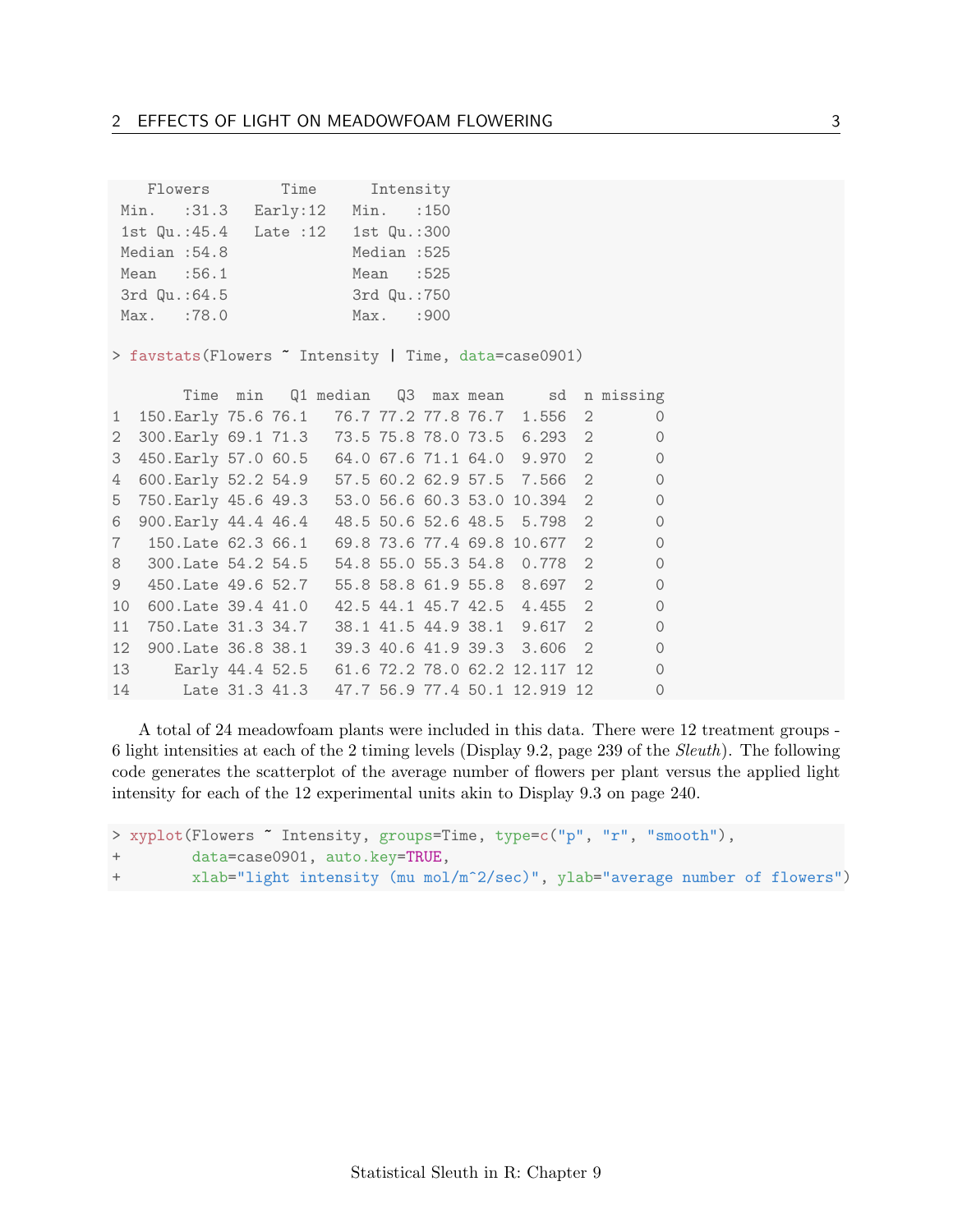

#### <span id="page-3-0"></span>2.2 Multiple linear regression model

We next fit a multiple linear regression model that specifies parallel regression lines for the mean number of flowers as a function of light intensity as interpreted on page 239.

```
> lm1 = lm(Flowers ~ Intensity+Time, data=case0901)
> summary(lm1)
Call:
lm(formula = Flowers \tilde{m} Intensity + Time, data = case0901)
Residuals:
  Min 1Q Median 3Q Max
-9.65 -4.14 -1.56 5.63 12.16
Coefficients:
            Estimate Std. Error t value Pr(>|t|)
(Intercept) 83.46417 3.27377 25.49 < 2e-16
Intensity -0.04047 0.00513 -7.89 1e-07
TimeLate -12.15833  2.62956 -4.62  0.00015
Residual standard error: 6.44 on 21 degrees of freedom
Multiple R-squared: 0.799,Adjusted R-squared: 0.78
F-statistic: 41.8 on 2 and 21 DF, p-value: 4.79e-08
> confint(lm1, level=.95) # 95% confidence intervals
              2.5 % 97.5 %
(Intercept) 76.6560 90.2723
Intensity -0.0511 -0.0298
TimeLate -17.6268 -6.6899
```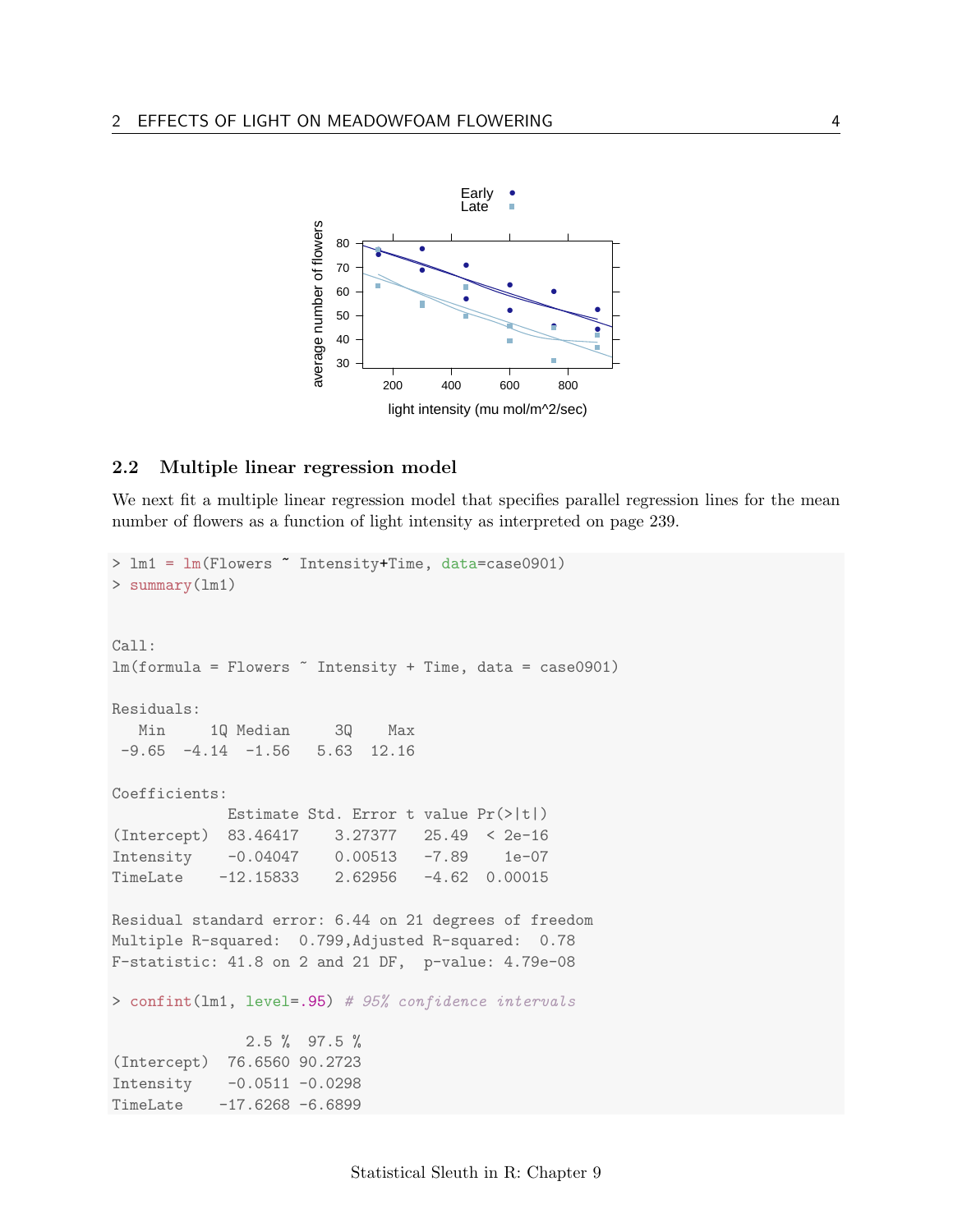We can also fit a multiple linear regression with an interaction between light intensity and timing of its initiation as shown in Display 9.14 (page 260) and interpreted on page 239.

```
> lm2 = lm(Flowers ~ Intensity*Time, data=case0901)
> summary(lm2)
Call:
lm(formula = Flowers \tilde{m} Intensity * Time, data = case0901)
Residuals:
  Min 1Q Median 3Q Max
-9.52 -4.28 -1.42 5.47 11.94Coefficients:
                Estimate Std. Error t value Pr(>|t|)
(Intercept) 83.14667 4.34330 19.14 2.5e-14
Intensity -0.03987 0.00744 -5.36 3.0e-05
TimeLate -11.52333 6.14236 -1.88 0.075
Intensity:TimeLate -0.00121 0.01051 -0.12 0.910
Residual standard error: 6.6 on 20 degrees of freedom
Multiple R-squared: 0.799,Adjusted R-squared: 0.769
F-statistic: 26.5 on 3 and 20 DF, p-value: 3.55e-07
```
### <span id="page-4-0"></span>3 Why do some mammals have large brains?

What characteristics predict large brains in mammals? This is the question addressed in case study 9.2 in the Sleuth.

#### <span id="page-4-1"></span>3.1 Data coding and summary statistics

We begin by reading the data and summarizing the variables.

```
> case0902 = transform(case0902, logbrain = log(Brain))
> case0902 = transform(case0902, logbody = log(Body))
> case0902 = transform(case0902, loggest = log(Gestation))
> case0902 = transform(case0902, loglitter = log(Litter))
```

```
> summary(case0902)
```

|          | Species Brain | Body                                   | Gestation |  |  |
|----------|---------------|----------------------------------------|-----------|--|--|
| Aardvark |               | : 1 Min. : 0 Min. : 0 Min. : 16        |           |  |  |
| Acouchis |               | : 1 1st Qu.: 13 1st Qu.: 2 1st Qu.: 63 |           |  |  |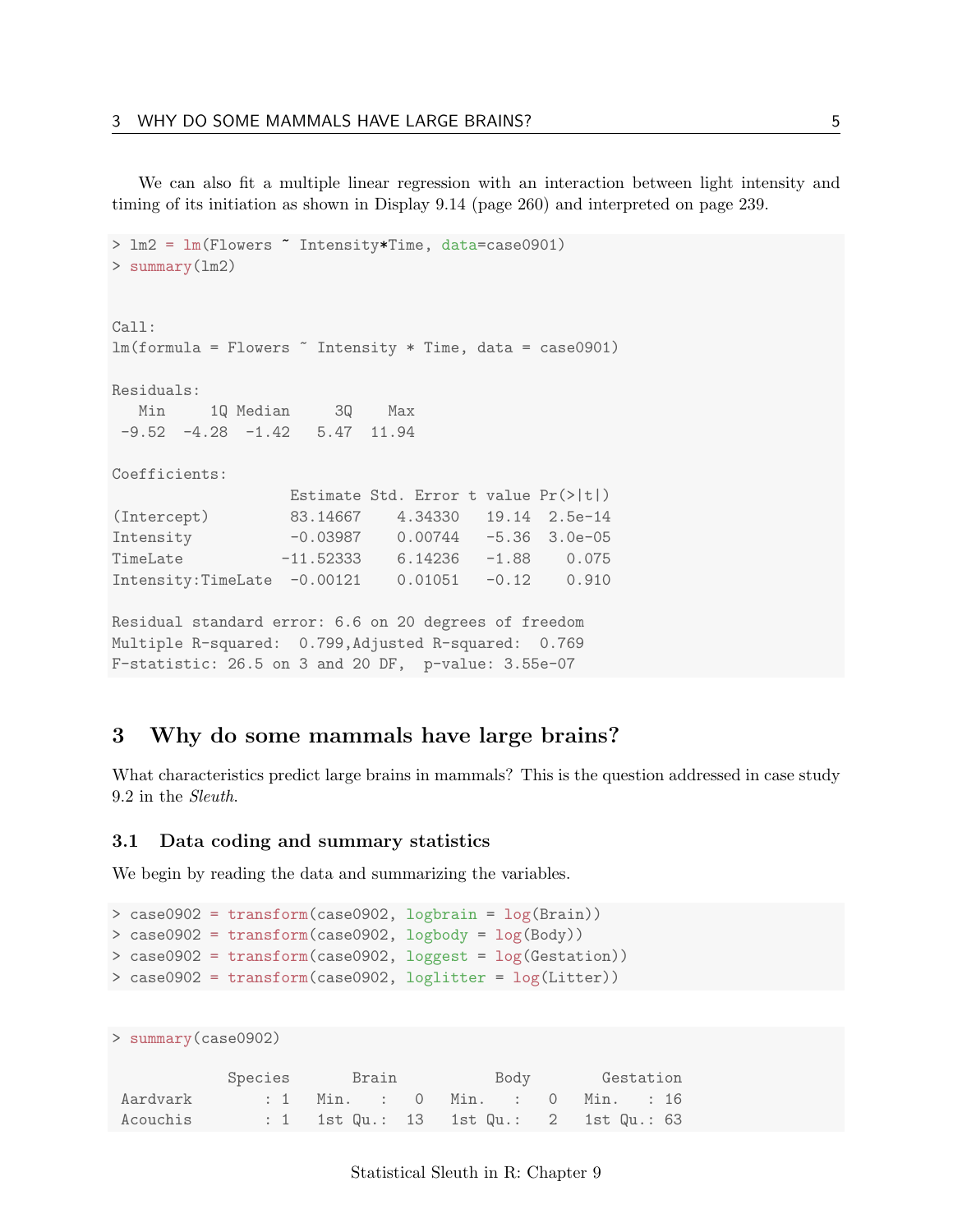|                 | African elephant: 1 Median : 74 Median : 9            |  |             |               |  |  | Median : 134            |      |
|-----------------|-------------------------------------------------------|--|-------------|---------------|--|--|-------------------------|------|
|                 | Agoutis : 1 Mean : 219 Mean : 108 Mean : 151          |  |             |               |  |  |                         |      |
|                 | Axis deer : 1 3rd Qu.: 260 3rd Qu.: 95 3rd Qu.:226    |  |             |               |  |  |                         |      |
|                 | Badger : 1 Max. : 4480 Max. : 2800 Max.               |  |             |               |  |  |                         | :655 |
|                 | $(0$ ther $)$ :90                                     |  |             |               |  |  |                         |      |
|                 | Litter logbrain logbody loggest                       |  |             |               |  |  |                         |      |
|                 | Min. :1.00 Min. :-0.80 Min. :-4.07 Min. :2.77         |  |             |               |  |  |                         |      |
|                 | 1st Qu.:1.00 1st Qu.: 2.53 1st Qu.: 0.73 1st Qu.:4.14 |  |             |               |  |  |                         |      |
|                 | Median :1.20 Median : 4.30 Median : 2.19 Median :4.89 |  |             |               |  |  |                         |      |
|                 | Mean $:2.31$                                          |  | Mean : 3.86 | Mean $: 2.13$ |  |  | Mean :4.71              |      |
|                 | 3rd Qu.:3.20 3rd Qu.: 5.56 3rd Qu.: 4.55 3rd Qu.:5.42 |  |             |               |  |  |                         |      |
|                 | Max. :8.00 Max. : 8.41                                |  |             |               |  |  | Max. : 7.94 Max. : 6.48 |      |
|                 |                                                       |  |             |               |  |  |                         |      |
| loglitter       |                                                       |  |             |               |  |  |                         |      |
| Min. : 0.000    |                                                       |  |             |               |  |  |                         |      |
| 1st Qu.: 0.000  |                                                       |  |             |               |  |  |                         |      |
| Median $:0.182$ |                                                       |  |             |               |  |  |                         |      |
| Mean : 0.598    |                                                       |  |             |               |  |  |                         |      |
| 3rd Qu.: 1.162  |                                                       |  |             |               |  |  |                         |      |
| Max. : 2.079    |                                                       |  |             |               |  |  |                         |      |
|                 |                                                       |  |             |               |  |  |                         |      |

A total of 96 mammals were included in this data. The average values of brain weight, body weight, gestation length, and litter size for each of the species were calculated and presented in Display 9.4 (page 241 of the Sleuth).

#### <span id="page-5-0"></span>3.2 Graphical presentation

The following displays a simple (unadorned) pairs plot, akin to Display 9.10 on page 255.

```
> smallds = subset(case0902, select=c("Brain", "Body", "Gestation", "Litter"))
> pairs(smallds)
```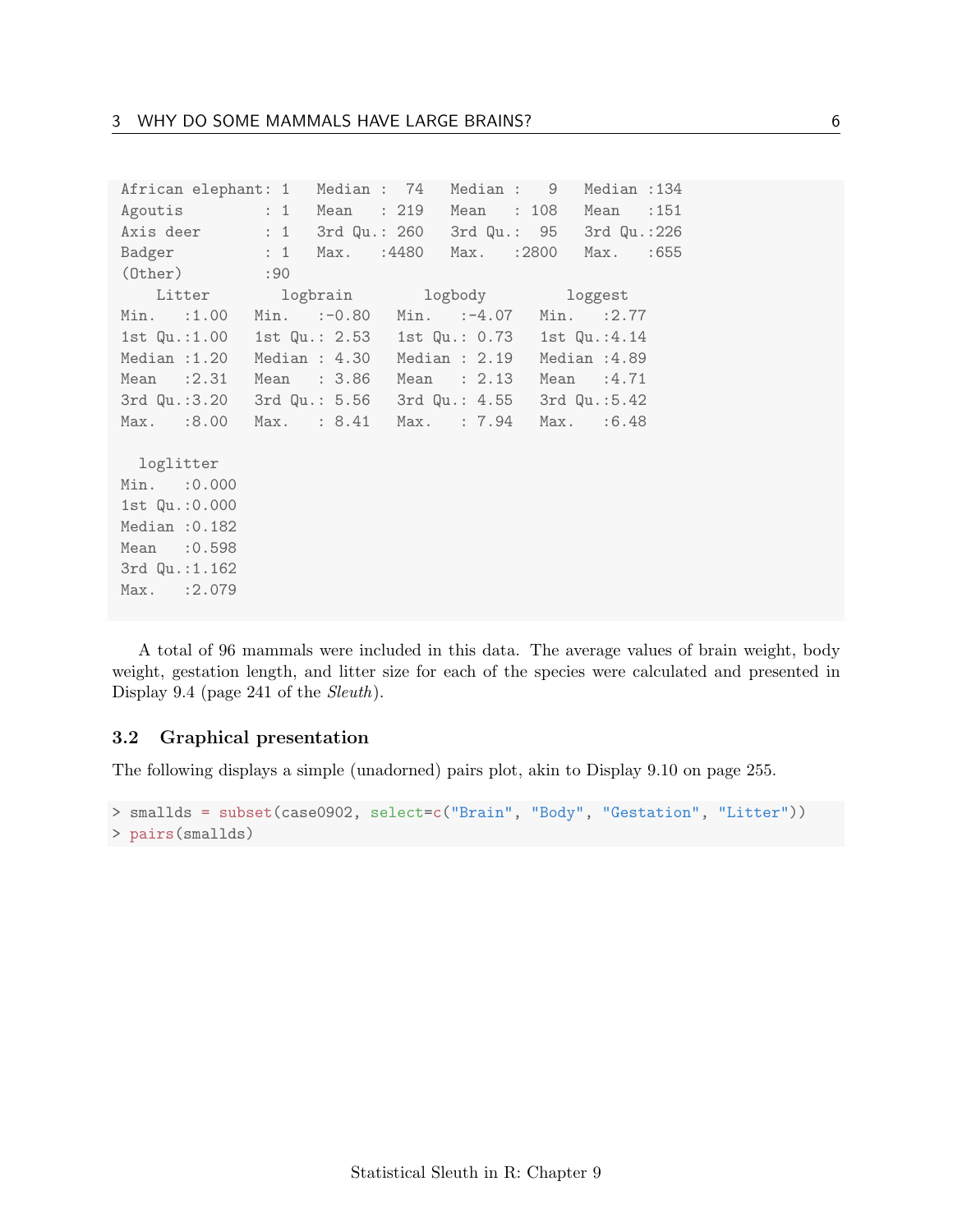

We can make it fancier if we like.

```
> panel.hist = function(x, ...)++ usr = par("usr"); on.exit(par(usr))
+ par(usr = c(usr[1:2], 0, 1.5) )
+ h = hist(x, plot=FALSE)
+ breaks = h$breaks; nB = length(breaks)
+ y = h$counts; y = y/max(y)+ rect(breaks[-nB], 0, breaks[-1], y, col="cyan", ...)
+ }
>
> panel.lm = function(x, y, col=par("col"), bg=NA,
+ pch=par("pch"), cex=1, col.lm="red", ...)
+ {
+ points(x, y, pch=pch, col=col, bg=bg, cex=cex)
+ ok = is.finite(x) & is.finite(y)
+ if (any(ok))
+ abline(lm(y[ok] ~ x[ok]))
+
```
Below is a somewhat fancier pairs plot.

```
> pairs(~ Brain+Body+Gestation+Litter,
+ lower.panel=panel.smooth, diag.panel=panel.hist,
+ upper.panel=panel.lm, data=case0902)
```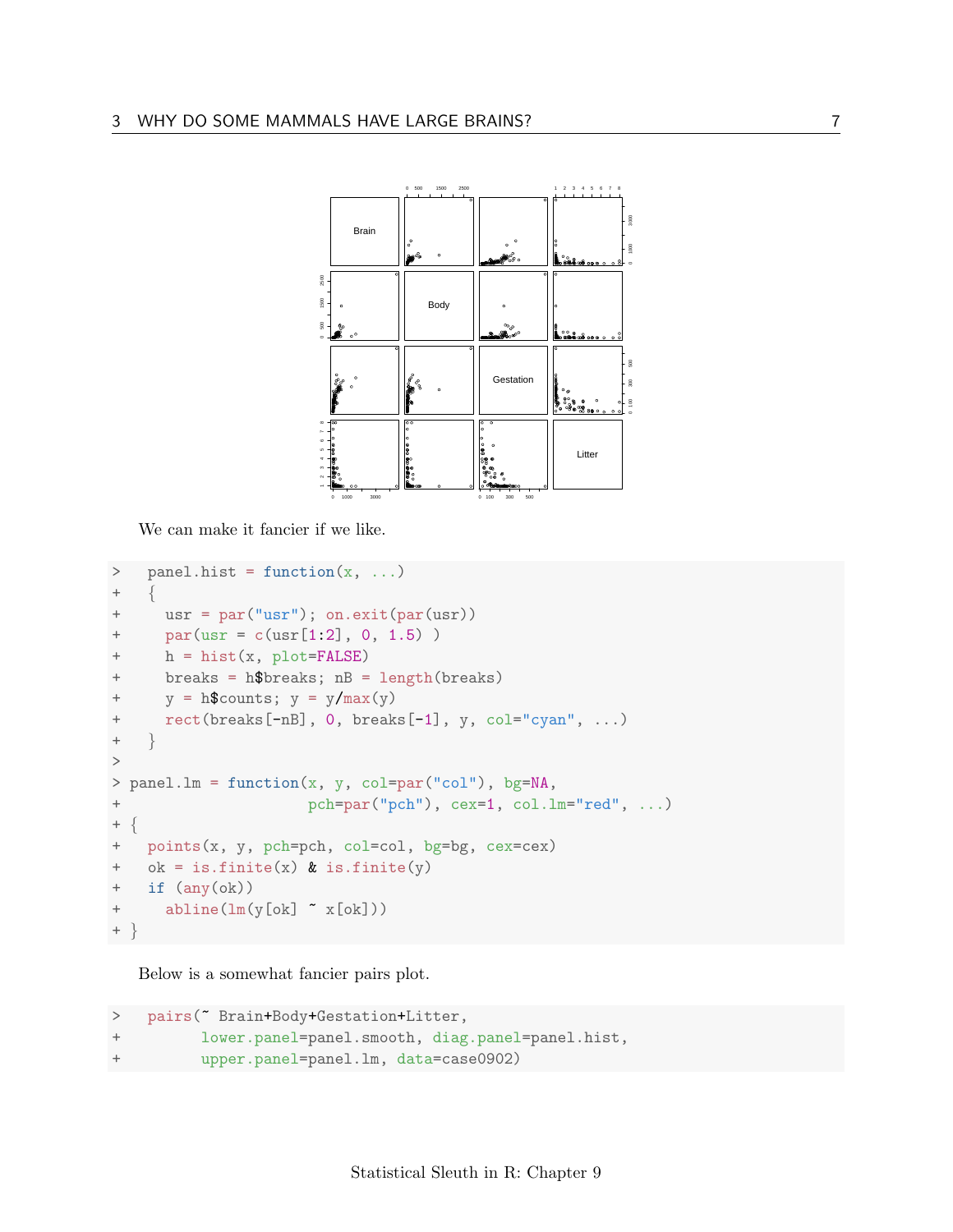

Here is an even fancier pairs plot using the log-transformed variables, akin to Display 9.11 on page 256.

```
pairs("logbrain+logbody+loggest+loglitter,
\,>^{+}lower.panel=panel.smooth, diag.panel=panel.hist,
\! + \!upper.panel=panel.lm, data=case0902)
```


The following displays a jittered scatterplot of log brain weight as a function of log litter size, akin to Display 9.12 on page 258.

xyplot(logbrain " jitter(loglitter), data=case0902)  $\geq$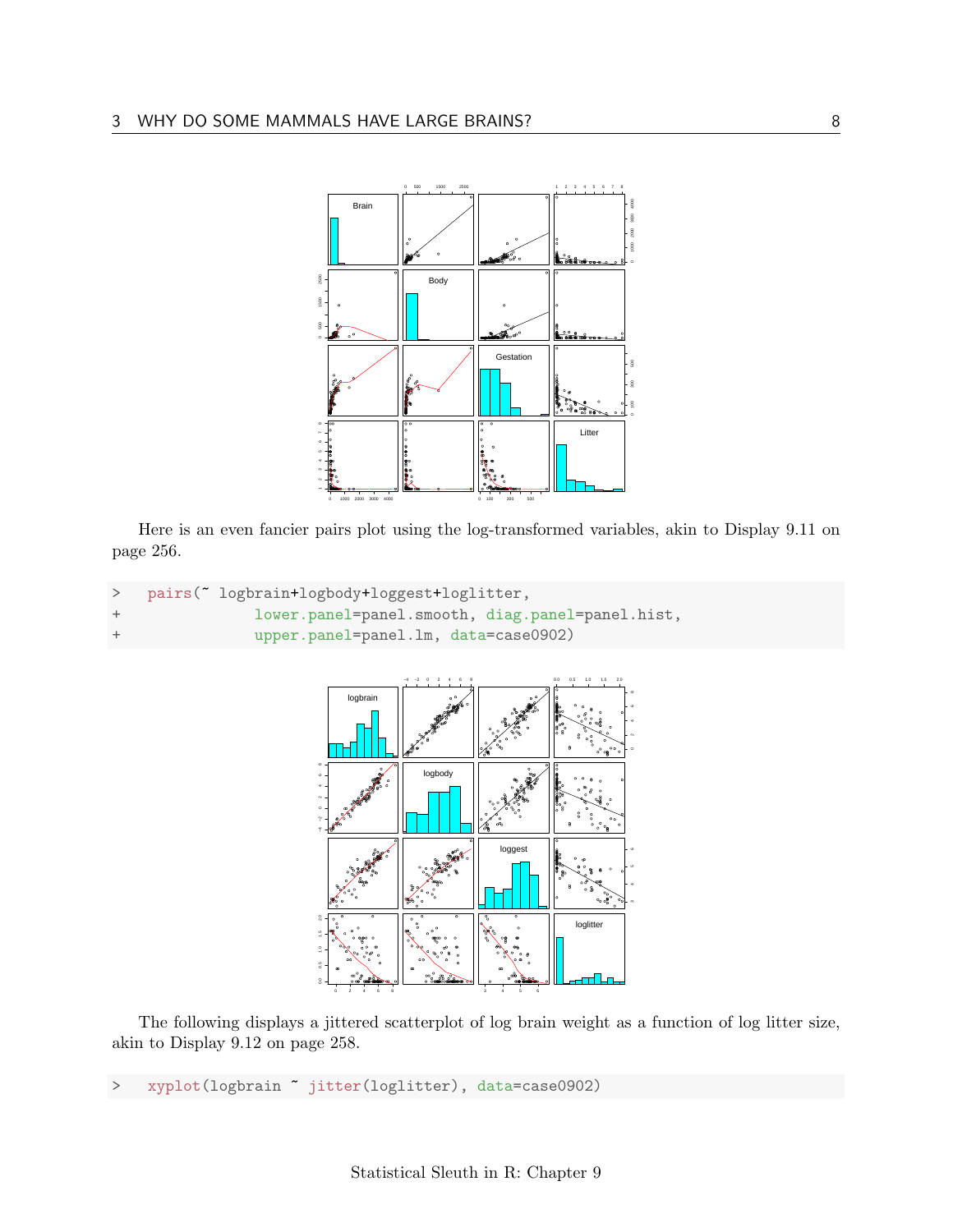

Below displays a jittered scatterplot using the original data on a log-transformed axis, akin to Display 9.12 on page 258.

```
> xyplot(Brain " jitter(Litter), scales=list(y=list(log=TRUE),
                                              x=list(log=TRUE)), data=case0902)
```


The following displays a jittered scatterplot using the original data stratified by body weight on a log-transformed axis, akin to Display 9.13 on page 259.

```
> case0902$weightcut = cut(case0902$Body, breaks=c(0, 2.1, 9.1, 100, 4200), labels=c("Body Weig
> xyplot(Brain ~ jitter(Litter) | weightcut,
         scales=list(y=list(log=TRUE), x=list(log=TRUE)), type=c("p", "r"), data=case0902)
```